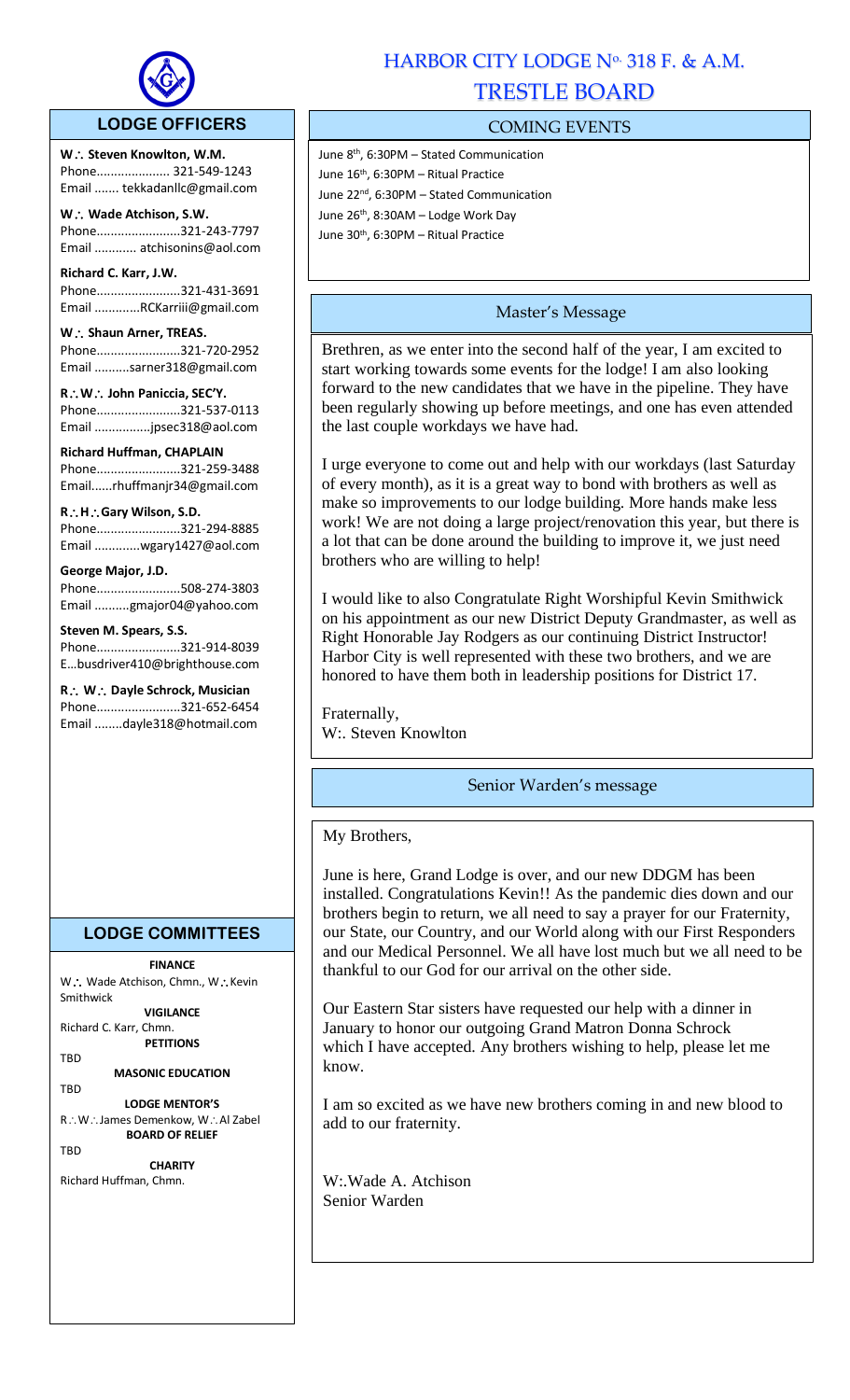#### **LODGE COMMITTEES cont.**

**LODGE PROPERTY** R∴W∴Dayle Schrock, Chmn., Richard Huffman **LODGE INSTRUCTOR** TBD **OFFICERS RITUAL ASSIST.** TBD **CATECHISM INSTRUCTOR** TBD **LODGE LIBRARIAN** W ∴ Al Zabel **SICKNESS & DISTRESS TRD** 

**INVESTIGATION** Richard C. Karr, W.: Henry Engel

#### **PAST MASTERS**

| *Aubrey Bates PDDGM 1954    |  |
|-----------------------------|--|
| *E. R. Mayfield 1955        |  |
| *Richard F. Griffie,1956    |  |
| PDDGM & PGM 1976-77         |  |
| Raymond McAlpine 1957       |  |
|                             |  |
| *Steven Rianaldo PDDGM1959  |  |
| *Richard F. Griffie,1960    |  |
| PDDGM & PGM 1976-77         |  |
|                             |  |
|                             |  |
| * Charles McLin1963         |  |
| *George Schulthies1964      |  |
| *Paul V. Gandy  1965        |  |
| *Adam Budris PDDGM1966      |  |
| John Beasley1967            |  |
|                             |  |
| *Robert Notvest1969         |  |
| Robert M. Bullock1970       |  |
| *Edward P. Abbott1971       |  |
| *Glenn T. StittPDDGM1972    |  |
| *Robert L. Goldsmith1973    |  |
| PDDGM, PGM 1983-84          |  |
| Carl G. Planck, Jr1974      |  |
| Douglas Dagley1975          |  |
| *Henry Farrow1976           |  |
| *Donald R. Pacetti1977      |  |
| Patrick A. Galbraith1978    |  |
| *Curtis Horton1979          |  |
| *James H. Bragg1980         |  |
| Robert C. Birmie1981        |  |
| *Wallace L. Whiting1982     |  |
| Stanley W. Miller1983       |  |
| *Gerald T. Freese1984       |  |
| Ronald E. LaCair1985        |  |
| Charles R.R. Walle1986      |  |
| Corenth Owens1987           |  |
| Karol M. DziegielPDDGM1988  |  |
| Allen P. Gregg1989          |  |
|                             |  |
| *George Ed. Gardner, Jr1991 |  |
| William C. White1992        |  |
| Kenneth L. Jenkins 1993     |  |
| Robert P. Edmiston1994      |  |
| Thomas L. MoorePDDGM1995    |  |
|                             |  |
| Mark C. Mason1997           |  |
| John PanicciaPDDGM1998      |  |
| Dayle SchrockPDDGM1999      |  |
| Jim                         |  |
| R:.H:.Gary Wilson .2001     |  |
| Fred BakerPDDGM2002         |  |
| Ron TrinklePDDGM2003        |  |
|                             |  |
|                             |  |
| George GoddardPDDGM 2006    |  |
|                             |  |
| Michael Hutzler2008         |  |
| James DemenkowPDDGM2009     |  |
|                             |  |
| Wade Atchison2011           |  |
|                             |  |

#### Junior Warden's Message

Hello my Brothers,

Many important new pieces of legislation were discussed and implemented during Grand Lodge. For those of you who were not in attendance, it was truly a sight to see! It was great to witness all of Florida Masonry congregating to better our Craft. There were many interesting reports and distinguished guests as well.

I ask that Brothers continue to show up to our practices on the 1<sup>st</sup> and 3<sup>rd</sup> Wednesdays of every month so we can continue to better ourselves in our ritual work.

Also, congratulations to our new DDGM!!

Fraternally,

-Br. Richard Karr, J.W.

#### Chaplain's Message

I would like to draw your attention to two words; The first is one quite familiar to us, LOVE, this word is mentioned numerous places in the Bible, it's a word found frequently in the Masonic Doctrine. The second goes hand in hand with love and is referred to in certain places in Masonic documentation, it is FORGIVENESS. I will speak of/and for myself. It has been my experience to continue being LOVED, FORGIVENESS must be on the tip of my tongue. FORGIVENESS, in the Bible, is mentioned frequently, usually in the same sentence with the word LOVE. We have much to be thankful for and it's OK to thank the Supreme Architect of the Universe in Prayer, and we have some who need our Prayers. Our own Brothers; Tom Moore, Steven Spears, Denis Dyer Michael, Doug, plus our Brothers' family members; Art, Sahra, Eraina, Tony, Allen, Tracie, Allison, Malisa, Ed's Family, also the family of our dear Brother Stanley Bell who has just passed. My apologies if I have left out anyone, or misspelled any names. Please let me know if you have any additions or corrections.

Please do not let your guard down the enemy (covid) is lurking around every corner, speaking from experience, you don't want it.

Charity for the month of June 2021 is Wholeness to Freedom Food Bank.